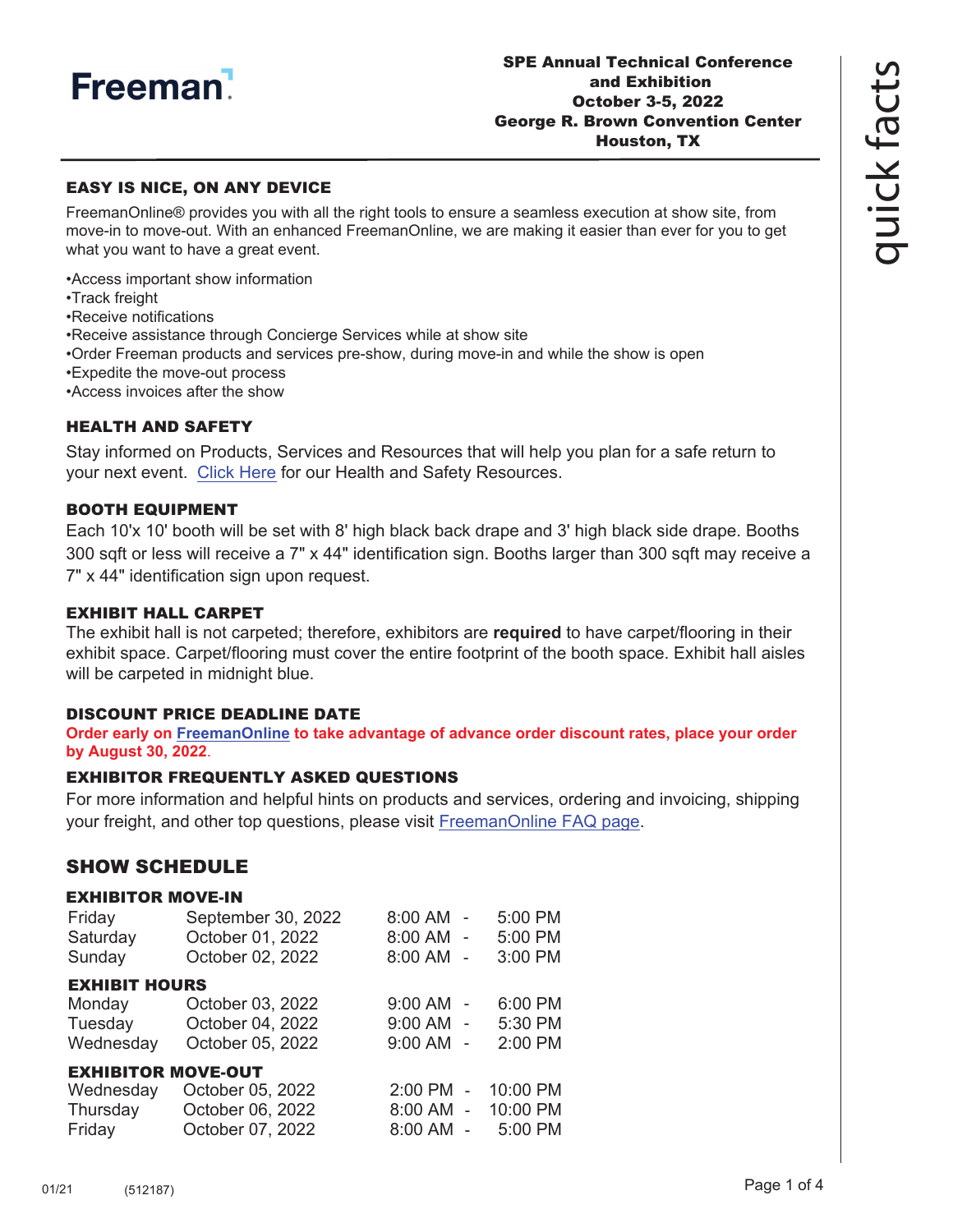**We will begin returning empty containers once aisle carpet is removed.**

## EXHIBITOR SERVICE HOURS

**Our Exhibitor Services team will be available from 8am - 5pm from the first day of Exhibitor Move-in to the last day of Exhibitor Move-out. Hours may be extended the day before show open and the day of show close to assist with additional exhibitor needs.** 

## **DISMANTLE AND MOVE-OUT INFORMATION**

All exhibitor materials must be removed from the exhibit facility by Friday, October 07, 2022 at 5:00 PM.

To ensure all exhibitor materials are removed from the exhibit facility by the Exhibitor Move-Out deadline, please have all carriers check-in by Friday, October 07, 2022 at 10:00 AM.In the event your selected carrier fails to show on final move-out day, Freeman reserves the right to re-route your freight onto another carrier.

### POST SHOW PAPERWORK AND LABELS

Our Exhibitor Support Department will gladly prepare your outbound Material Handling Agreement and labels in advance. Complete the Outbound Shipping form and your paperwork will be available at show site. Be sure your carrier knows the company name and booth number when making arrangements for shipping your exhibit at the close of the show.

## EXCESSIVE TRASH AND BOOTH ABANDONMENT

Any excessive trash which consists of display materials, carpet, padding, crates and/or pallets will [be dispose](https://www.freemanco.com/store/faqs#contactUS)d of and charged both a handling fee and disposal fee during move-in. Excessive booth materials and/or literature left in the booth at the end of the published exhibitor move-out that is not labeled for an outbound shipment will be considered abandoned and deemed as trash. The exhibitor will be charged for the removal and disposal of these items. Charges may include Installation & Dismantle Labor, Forklift/Rigging Labor, and/or Dumpster Fee.

# SERVICE CONTRACTOR CONTACTS / INFORMATION:

### FREEMAN

Contact Us

### FREEMAN EXHIBIT TRANSPORTATION

(800) 995-3579 Toll Free US & Canada or +1 (512) 982-4187 or +1 (817) 607-5183 Local & International Shipping Services or fax +1 (469) 621-5810 or email exhibit.transportation@freeman.com

### FREEMAN ONLINE®

**Take advantage of discount pricing by ordering online at [FreemanOnline](https://www.freemanco.com/store?utm_source=Forms&utm_medium=PDF) by August 30, 2022.** Using the enhanced Freeman Online, you will enjoy easy access to added features and functions as well as the high caliber of Freeman services you've come to expect - **before, during** and **after** your show.

To place online orders you will be required to enter your unique Username and Password. If this is your first time to use Freeman Online, click on the "**Create an Account**" link. To access Freeman Online without using the email link, visit [FreemanOnline.](https://www.freemanco.com/store?utm_source=Forms&utm_medium=PDF) 

If you need assistance with Freeman Online please call Exhibitor Support at (888) 508-5054 Toll Free US & Canada or +1 (512) 982-4186 or +1 (817) 607-5000 Local & International.